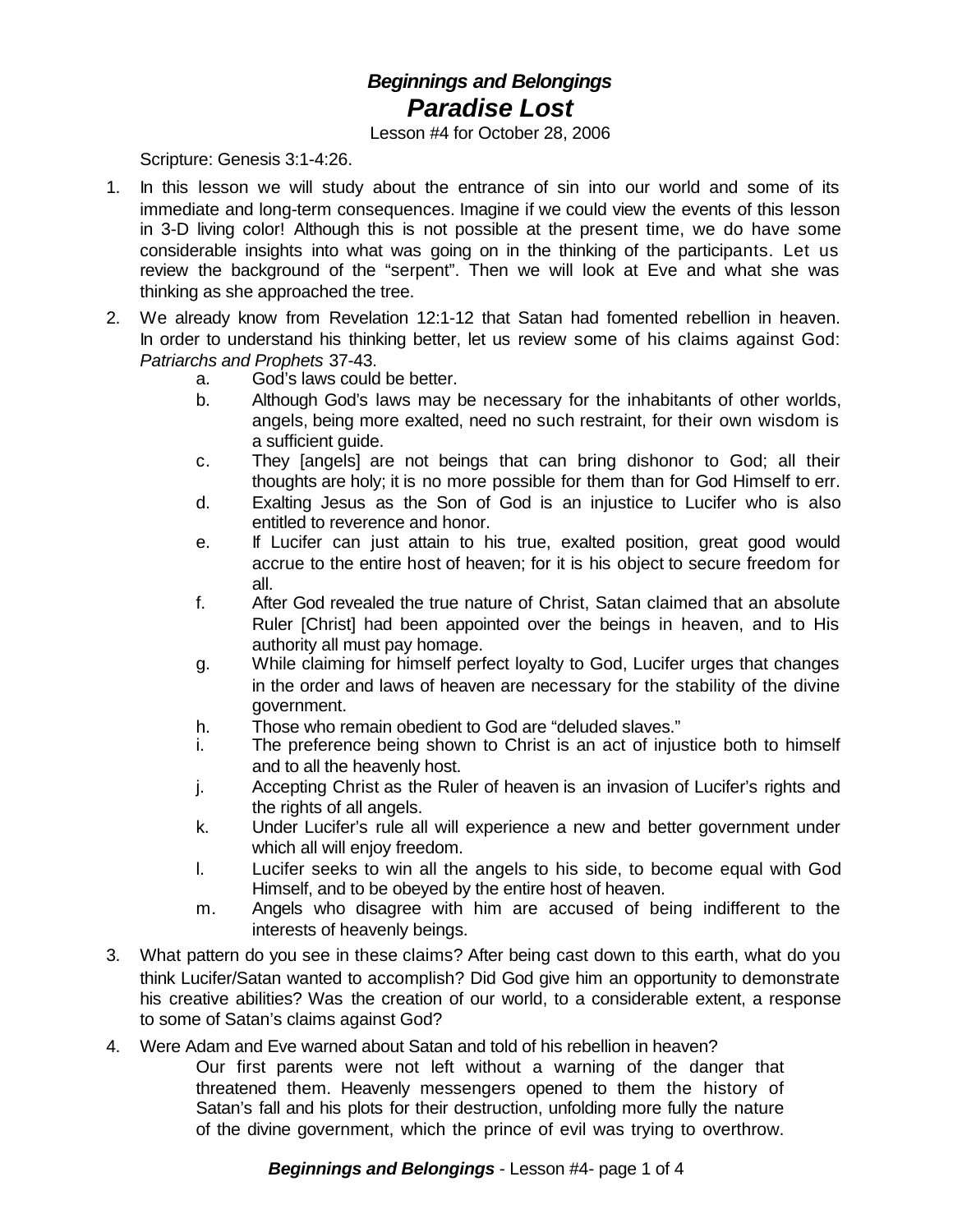It was by disobedience to the just commands of God that Satan and his host had fallen. How important, then, that Adam and Eve should honor that law by which alone it was possible for order and equity to be maintained." {PP 52.2}

5. Why was the tree of knowledge of good and evil placed in the garden?

**Satan was not to follow them [Adam and Eve] with continual temptations; he could have access to themonlyatthe forbiddentree.** Should they attempt to investigate its nature, they would be exposed to his wiles. They were admonished to give careful heed to the warning which God had sent them and to be content with the instruction which He had seen fit to impart. {PP 53.3}

**The tree of knowledge of good and evil was a protection for Adam and Eve!**

6. How did Eve happen to find herself standing by the tree of knowledge of good and evil alone? What had God instructed Adam and Eve regarding their work together? What should Eve have done when she first realized that she was near the tree, especially after hearing the serpent speak to her? **If the benefits of eating of the fruit were so great, what would have been lost by waiting a day and consulting with Adam and God about it?**

**The angels had cautioned Eve to beware of separating herself from her husband while occupied in their daily labor in the garden; with him she would be in less danger from temptation than if she were alone.** But absorbed in her pleasing task, **she [54] unconsciously wandered from his side.** On perceiving that she was alone, she felt an apprehension of danger, but dismissed her fears, deciding that she had sufficient wisdom and strength to discern evil and to withstand it. Unmindful of the angels' caution, she soon found herself gazing with mingled curiosity and admiration upon the forbidden tree. The fruit was very beautiful, and she questioned with herself why God had withheld it from them. Now was the tempter's opportunity. As if he were able to discern the workings of her mind, he addressed her: 'Yea, hath God said, Ye shall not eat of every tree of the garden?' Eve was surprised and startled as she thus seemed to hear the echo of her thoughts. But the serpent continued, in a musical voice, with subtle praise of her surpassing loveliness; and his words were not displeasing. Instead of fleeing from the spot she lingered wonderingly to hear a serpent speak. Had she been addressed by a being like the angels, her fears would have been excited; but she had no thought that the fascinating serpent could become the medium of the fallen foe. {PP 53.5}

**"He [Adam] mourned that he had permitted Eve to wander from his side...Adam reproached his companion for her folly in leaving his side,..."** (PP 56,57)

- 7. How many of our sins are like Eve's? In what ways?
- 8. What specific claims and temptations did Lucifer, through the serpent, place before Eve? By partaking of this tree, he declared, **they would attain to a more exalted sphere of existence and enter a broaderfield of knowledge.** He himself had eaten of the forbidden fruit, and as a result had acquired the power of speech. And **he insinuated that the Lord jealously desired to withhold it fromthem, lest they should be exalted to equality with Himself.** It was because of its wonderful properties, imparting wisdom and power, that He had prohibited them from tasting or even touching it. The tempter intimated that the divine warning was not to be actually fulfilled; it was designed merely to intimidate them. **How could it be possible for them to die? Had they not eaten of the tree of life? God had been seeking to prevent them from reaching a nobler development and finding greater happiness.** {PP 54.2}

**Satan represented to the holy pair that theywould be gainers by breaking the law of God.** Do we not today hear similar reasoning? Many talk of the narrowness of those who obey God's commandments, while they themselves claim to have broader ideas and to enjoy greater liberty. What is this but an echo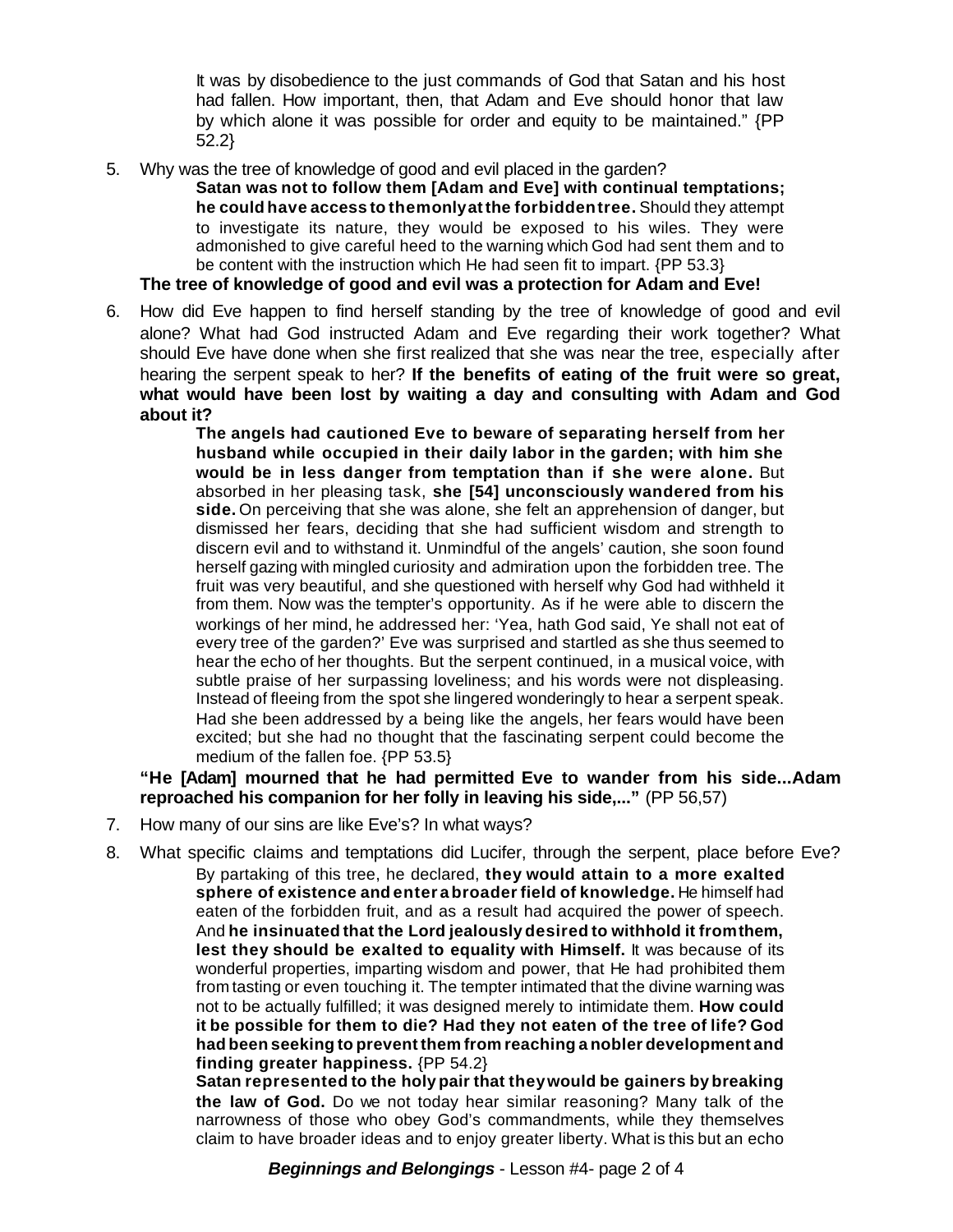of the voice from Eden, "In the day ye eat thereof"–transgress the divine requirement–"ye shall be as gods"? **Satan claimedto have receivedgreat good by eating of the forbidden fruit, but he did not let it appear that by transgression he had become an outcastfromheaven.** Though he had found sin to result in infinite loss, he concealed his own misery in order to draw others into the same position. So now, the transgressor seeks to disguise his true character; he may claim to be holy; but his exalted profession only makes him the more dangerous as a deceiver. He is on the side of Satan, trampling upon the law of God, and leading others to do the same, to their eternal ruin. {PP 55.1}

9. At what point did Eve commit sin? Was it in wandering away from Adam? Or was it Adam's sin because he allowed her to wander away? Was it in listening to the serpent? Was it in approaching the tree? Was it in engaging in conversation with the serpent? Was there no sin until she actually took of the fruit? Was the fruit poisonous in some sense? What was Eve's real sin? **Would Adam and Eve together have resisted Satan? Was the sin in transferring her allegiance?**

> **Eve reallybelievedthe words of Satan, but herbelief did not save herfrom the penaltyof sin.She disbelieved the words of God, and this was whatled to her fall. In the judgment, men will not be condemned because they conscientiously believed a lie, but because theydid not believe the truth, because they neglected the opportunity of learning what is truth.** Notwithstanding the sophistry of Satan to the contrary, it is always disastrous to disobey God. We must set our hearts to know what is truth. All the lessons which God has caused to be placed on record in His word are for our warning and instruction. They are given to save us from deception. Their neglect will result in ruin to ourselves. Whatever contradicts God's word, we may be sure proceeds from Satan. {PP 55.2}

10. What should Adam have done when Eve approached him with the fruit? What went through Adam's mind?

> An expression of sadness came over the face of Adam. He appeared astonished and alarmed. To the words of Eve he replied that this must be the foe against whomthey had been warned; and by the divine sentence she must die. In answer she urged him to eat, repeating the words of the serpent, that they should not surely die. She reasoned that this must be true, for she felt no evidence of God's displeasure, but on the contrary realized a delicious, exhilarating influence, thrilling every faculty with new life, such, she imagined, as inspired the heavenly messengers. {PP 56.1}

> Adam understood that his companion had transgressed the command of God, disregarded the only prohibition laid upon them as a test of their fidelity and love. There was a terrible struggle in his mind. He mourned that he had permitted Eve to wander from his side. But now the deed was done; he must be separated from her whose society had been his joy. {PP 56.2}

11. What were the relatively immediate consequences of sin?

After his transgression Adam at first imagined himself entering upon a higher state of existence. But soon the thought of his sin filled him with terror. The air, which had hitherto been of a mild and uniform temperature, seemed to chill the guilty pair. The love and peace which had been theirs was gone, and in its place they felt a sense of sin, a dread of the future, a nakedness of soul. The robe of light which had enshrouded them, now disappeared, and to supply its place they endeavored to fashion for themselves a covering; for they could not, while unclothed, meet the eye of God and holy angels. {PP 57.1}

They now began to see the true character of their sin. Adam reproached his companion for her folly in leaving his side and permitting herself to be deceived by the serpent; but they both flattered themselves that He who had given them so many evidences of His love, would pardon this one transgression, or that they would not be subjected to so dire a punishment as they had feared. {PP 57.2}